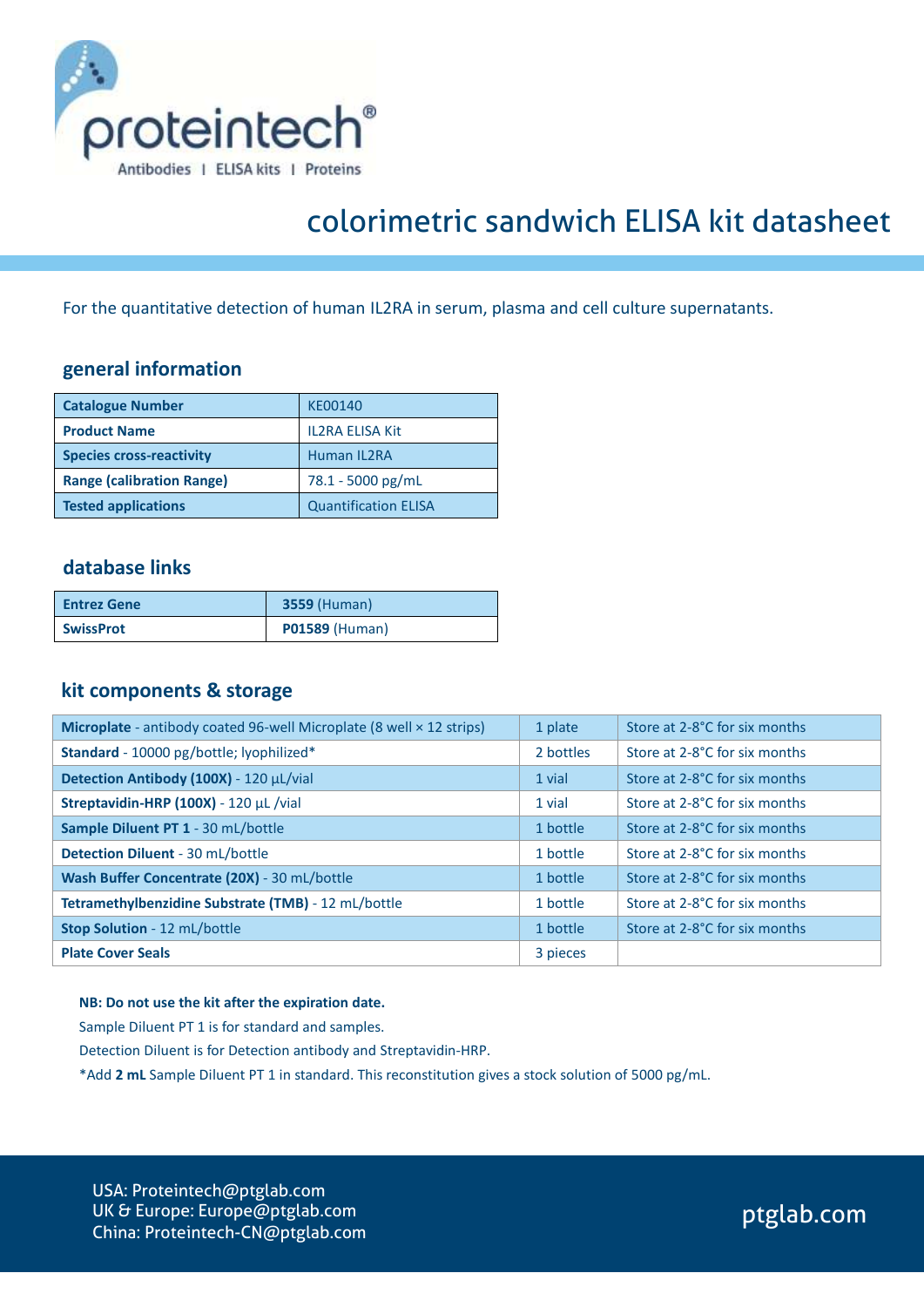|                                                         | $500$ $\mu$ L<br>PTG<br>Standard<br>sd7<br>5000 pg/mL | $500 \mu L$<br>$_{\rm sd6}$<br>$2500$ pg/mL | $500 \text{ }\mu\text{L}$<br>sd5<br>1250 pg/mL | $500$ $\mu$ L<br>sd4<br>$625$ pg/mL | $500$ $\mu$ L<br>sd3<br>312.5 pg/mL | $500 \text{ }\mu\text{L}$<br>sd2<br>156.3 pg/mL | sdl<br>78.1 pg/mL |
|---------------------------------------------------------|-------------------------------------------------------|---------------------------------------------|------------------------------------------------|-------------------------------------|-------------------------------------|-------------------------------------------------|-------------------|
| Add # µL of Standard<br>diluted in the<br>previous step |                                                       | 500 µL                                      | 500 µL                                         | 500 µL                              | $500 \mu L$                         | $500 \mu L$                                     | $500 \mu L$       |
| # µL of Sample<br>Diluent PT 1                          | 2000 µL                                               | $500 \mu L$                                 | $500 \mu L$                                    | 500 µL                              | $500 \mu L$                         | $500 \mu L$                                     | $500 \mu L$       |
|                                                         | "sd7"                                                 | "sd6"                                       | "sd5"                                          | "sd4"                               | "sd3"                               | "sd2"                                           | "sd1"             |

#### **product description**

KE00140 is a solid phase sandwich Enzyme Linked-Immuno-Sorbent Assay (Sandwich ELISA). The IL2RA ELISA kit is to be used to detect and quantify protein levels of endogenous IL2RA. The assay recognizes human IL2RA. An antibody specific for IL2RA has been pre-coated onto the microwells. The IL2RA protein in samples is captured by the coated antibody after incubation. Following extensive washing, another antibody of biotinylated specific for human IL2RA is added to detect the captured human IL2RA protein. For signal development, Streptavidin-HRP is added, followed by Tetramethyl-benzidine (TMB) reagent. Solution containing sulfuric acid is used to stop color development and the color intensity which is proportional to the quantity of bound protein is measurable at 450nm with the correction wavelength set at 630 nm.

#### **background**

Proliferation of T lymphocytes is triggered by the interaction of IL-2 with its specific receptor following T lymphocyte activation. The receptor for IL-2 has three forms, generated by different combinations of three different proteins, the alpha chain (IL-2R alpha), the beta chain (IL-2R beta), and the gamma chain (IL-2R gamma). IL-2R alpha (also known as CD25) is a type I transmembrane protein present on activated T cells, activated B cells, some thymocytes, myeloid precursors, and oligodendrocytes. Soluble IL-2R alpha has been isolated and determined to result from extracellular proteolyisis. Soluble IL-2R alpha has been found in the plasma of patients with certain hematologic malignancies. Elevated plasma or serum concentration of soluble IL-2R alpha has also been reported as a biomarker of immune activation.

#### **sample preparation**

The serum, plasma, cell culture supernatants samples may require proper dilution to fall within the range of the assay. A range of dilutions like 1:2, 1:4 is suggested according to the individual samples.

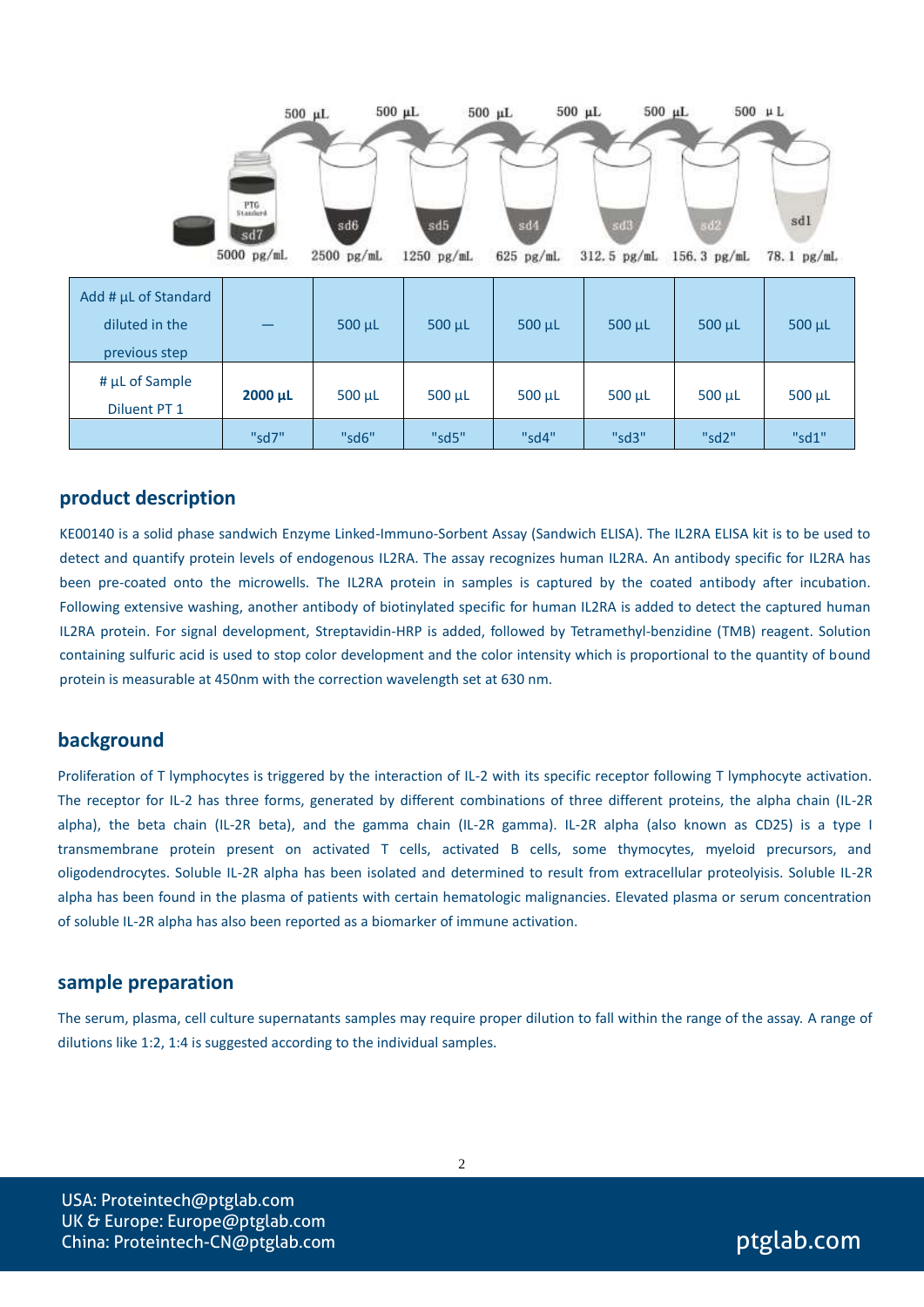## **safety notes**

This product is sold for lab research and development use ONLY and not for use in humans or animals. Avoid any skin and eye contact with Stop Solution and TMB. In case of contact, wash thoroughly with water.

#### **assay procedure summary**

| <b>Step</b>    | Reagent                                                                                          | Volume      | <b>Incubation</b> | Wash        | <b>Notes</b>                 |
|----------------|--------------------------------------------------------------------------------------------------|-------------|-------------------|-------------|------------------------------|
| 1              | <b>Standard and Samples</b>                                                                      | $100 \mu L$ | <b>120 min</b>    | 4 times     | Cover Wells incubate at 37°C |
| 2              | <b>Diluent Antibody Solution</b>                                                                 | $100 \mu L$ | $60$ min          | 4 times     | Cover Wells incubate at 37°C |
| 3              | Diluent HRP Solution                                                                             | $100 \mu L$ | $40 \text{ min}$  | 4 times     | Cover Wells incubate at 37°C |
| $\overline{4}$ | <b>TMB Substrate</b>                                                                             | $100 \mu L$ | 15-20 min         | Do not wash | Incubate in the dark at 37°C |
| 5              | <b>Stop Solution</b>                                                                             | $100 \mu L$ | $0 \text{ min}$   | Do not wash | $\overline{\phantom{a}}$     |
| 6              | Read plate at 450 nm and 630 nm immediately after adding Stop solution. DO NOT exceed 5 minutes. |             |                   |             |                              |

## **typical data**

These standard curves are provided for demonstration only. A standard curve should be generated for each set of samples assayed.



## **precision**

**Intra-assay Precision** (Precision within an assay) Three samples of known concentration were tested 20 times on one plate to assess intra-assay precision.

**Inter-assay Precision** (Precision between assays) Three samples of known concentration were tested in 24 separate assays to assess inter-assay precision.

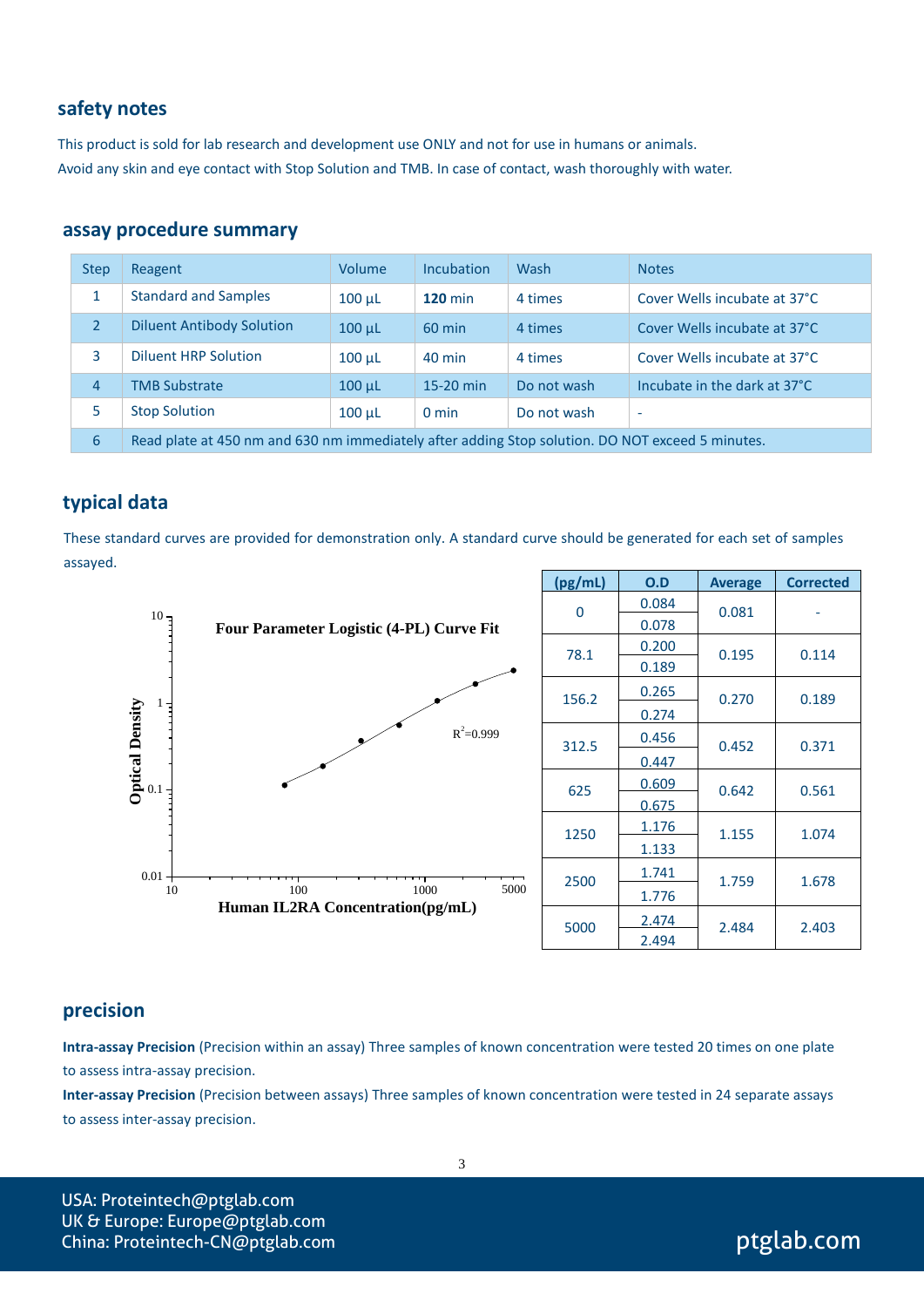|                 | <b>Intra-assay Precision</b> |       |       | <b>Inter-assay Precision</b> |       |       |
|-----------------|------------------------------|-------|-------|------------------------------|-------|-------|
| Sample          |                              |       |       |                              |       |       |
| n               | 20                           | 20    | 20    | 24                           | 24    | 24    |
| Mean (pg/mL)    | 2,100.3                      | 553.1 | 129.1 | 2,486.2                      | 616.5 | 136.2 |
| <b>SD</b>       | 208.2                        | 48.6  | 11.1  | 237.1                        | 48.4  | 12.4  |
| CV <sub>6</sub> | 9.9                          | 8.8   | 8.6   | 9.5                          | 7.9   | 9.1   |

#### **recovery**

The recovery of IL2RA spiked to three different levels in four samples throughout the range of the assay in various matrices was evaluated.

| Sample Type               |     | Average% of Expected | Range (%) |
|---------------------------|-----|----------------------|-----------|
|                           | 1:2 | 99                   | 79-125    |
| Human serum               | 1:4 | 85                   | 70-98     |
| Cell culture supernatants | 1:2 | 107                  | 102-113   |
|                           | 1:4 | 95                   | 86-106    |

## **sample value**

Serum and plasma samples were evaluated for IL2RA in this assay. No medical histories were available for the donors used in this study.

| Sample Type                     | Mean of Detectable (pg/mL) | Range (pg/mL) |
|---------------------------------|----------------------------|---------------|
| Healthy human serum (n=20)      | 278.7                      | 10.2-1600.0   |
| Healthy human plasma (n=18)     | 234.6                      | 6.4-784.0     |
| Liver cancer human serum (n=10) | 1,059.8                    | 405.6-1,922.4 |

Human peripheral blood leuocytes cells (1 x 10<sup>6</sup>cells/mL) were cultured in DMEM supplemented with 8% fetal bonive serum, 5μM β-mercaptoethanol, 2 mM L-glutamine, 100 U/mL penicillin, and 100 μg/mL streptomycin sulfate. Cells were cultured unstimulated or stimulated with 10 μg/mL PHA for 1 day, 3 days and 5 days. Aliquots of the cell culture supernates were removed and assayed for levels of human IL2RA.

| Condition         | (pg/mL)  |
|-------------------|----------|
| Unstimulated      |          |
| Stimulated for 1d | 373.9    |
| Stimulated for 3d | 4,245.2  |
| Stimulated for 5d | 12,558.4 |